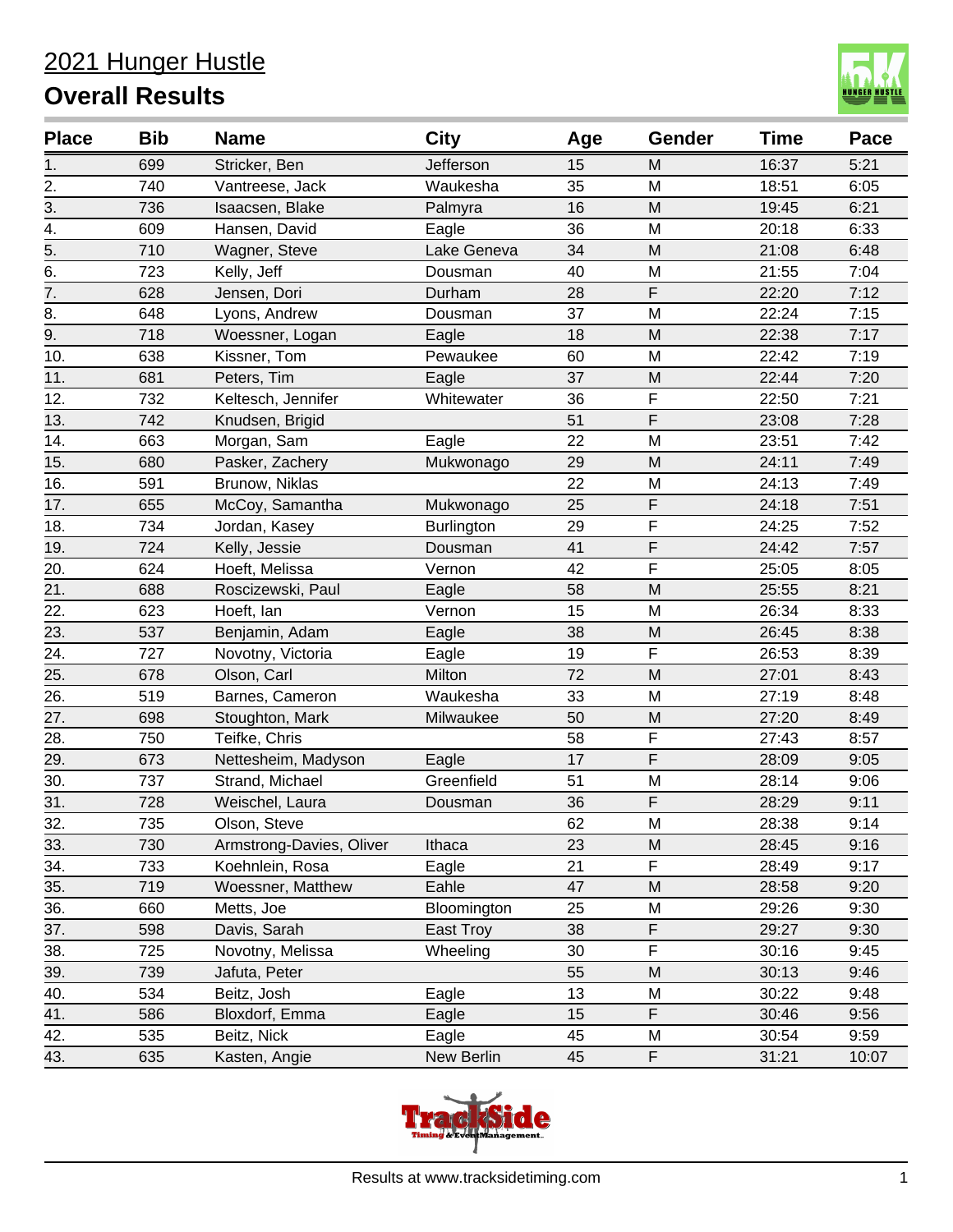

| <b>Place</b> | <b>Bib</b> | <b>Name</b>          | <b>City</b>     | Age            | <b>Gender</b> | <b>Time</b> | Pace  |
|--------------|------------|----------------------|-----------------|----------------|---------------|-------------|-------|
| 44.          | 713        | Wescott, Angela      | <b>Bismarck</b> | 42             | F             | 31:27       | 10:08 |
| 45.          | 634        | Kalfas, Katie        | Mukwonago       | 42             | F             | 31:20       | 10:10 |
| 46.          | 738        | Prade, Tina          |                 | 47             | F             | 31:19       | 10:10 |
| 47.          | 600        | Edwards, Anna        | Eagle           | 28             | F             | 31:41       | 10:13 |
| 48.          | 604        | Fredrick, Lainey     | Eagle           | 15             | F             | 31:52       | 10:15 |
| 49.          | 611        | Hauck, ViviAnne      | Eagle           | 16             | F             | 31:53       | 10:16 |
| 50.          | 717        | Woessner, Haley      | Eagle           | 14             | F             | 32:17       | 10:23 |
| 51.          | 726        | Novotny, Monica      | Eagle           | 56             | F             | 32:42       | 10:32 |
| 52.          | 602        | Even, Jenna          | Eagle           | 10             | F             | 33:50       | 10:55 |
| 53.          | 642        | Laabs, Megan         | Eagle           | 28             | F             | 33:27       | 10:57 |
| 54.          | 645        | Iloncaie, Kate       | Oak Creek       | 28             | F             | 33:28       | 10:57 |
| 55.          | 610        | Hanson, Elizabeth    |                 | 66             | F             | 33:58       | 10:59 |
| 56.          | 716        | Woessner, Becky      | Eagle           | 47             | F             | 34:46       | 11:13 |
| 57.          | 704        | Truong, Jackson      | Eagle           | $\overline{7}$ | M             | 34:35       | 11:14 |
| 58.          | 705        | Truong, Kevin        | Eagle           | 34             | M             | 34:40       | 11:15 |
| 59.          | 703        | Truong, Lincoln      | Eagle           | 5              | M             | 34:41       | 11:16 |
| 60.          | 694        | Slocum, Henry        | Eagle           | $\overline{7}$ | M             | 35:10       | 11:26 |
| 61.          | 749        | Berns, Benson        | Eagle           | $\,8\,$        | M             | 35:01       | 11:27 |
| 62.          | 747        | Berns, Cassidy       | Eagle           | 33             | F             | 35:03       | 11:27 |
| 63.          | 748        | Berns, Evan          | Eagle           | 33             | M             | 35:12       | 11:30 |
| 64.          | 664        | Morris, Amber        | Eagle           | 6              | F             | 35:34       | 11:34 |
| 65.          | 665        | Morris, Brandon      | Eagle           | 43             | M             | 35:34       | 11:34 |
| 66.          | 696        | Slocum, Millianna    | Eagle           | 6              | F             | 35:40       | 11:36 |
| 67.          | 695        | Slocum, Katie        | Eagle           | 36             | F             | 35:41       | 11:36 |
| 68.          | 672        | Nettesheim, Joe      | Eagle           | 54             | M             | 36:11       | 11:40 |
| 69.          | 731        | Haddon, Kelly        | Waukesha        | 43             | F             | 36:18       | 11:42 |
| 70.          | 643        | Labecki, Elizabeth   | Mukwonago       | 48             | F             | 38:23       | 12:23 |
| 71.          | 603        | Even, Nora           | Eagle           | 39             | F             | 39:24       | 12:43 |
| 72.          | 690        | Rynes, Joseph        | Eagle           | 62             | M             | 41:12       | 13:21 |
| 73.          | 691        | Rynes, Laurel        | Eagle           | 59             | F             | 41:12       | 13:22 |
| 74.          | 706        | Upthagrove, Adrienne | Waterford       | 19             | F             | 41:46       | 13:31 |
| 75.          | 606        | Fronsee, Michelle    |                 | 48             | F             | 41:58       | 13:32 |
| 76.          | 708        | Upthagrove, Nicole   | Waterford       | 50             | F             | 41:57       | 13:35 |
| 77.          | 641        | Kugel, Allie         | Eagle           | 12             | F             | 41:53       | 13:35 |
| 78.          | 601        | Elderbrook, Samantha | Eagle           | 30             | F             | 41:55       | 13:36 |
| 79.          | 605        | Fournier, Jill       | Eagle           | 63             | F             | 43:07       | 14:02 |
| 80.          | 630        | Johnson, Erica       | Eagle           | 29             | F             | 43:35       | 14:05 |
| 81.          | 612        | Hays, Hannah         | Waukesha        | 21             | F             | 44:33       | 14:31 |
| 82.          | 666        | Morris, De'Anthony   | Eagle           | 5              | M             | 44:53       | 14:34 |
| 83.          | 667        | Morris, Jessica      | Eagle           | 43             | F             | 44:54       | 14:34 |
| 84.          | 702        | Truong, Jessica      | Eagle           | 33             | F             | 45:31       | 14:45 |
| 85.          | 580        | Benjamin, Jenny      | Eagle           | 35             | F             | 47:26       | 15:22 |
| 86.          | 715        | Wilde, Brandon       | Eagle           | 19             | M             | 47:18       | 15:22 |

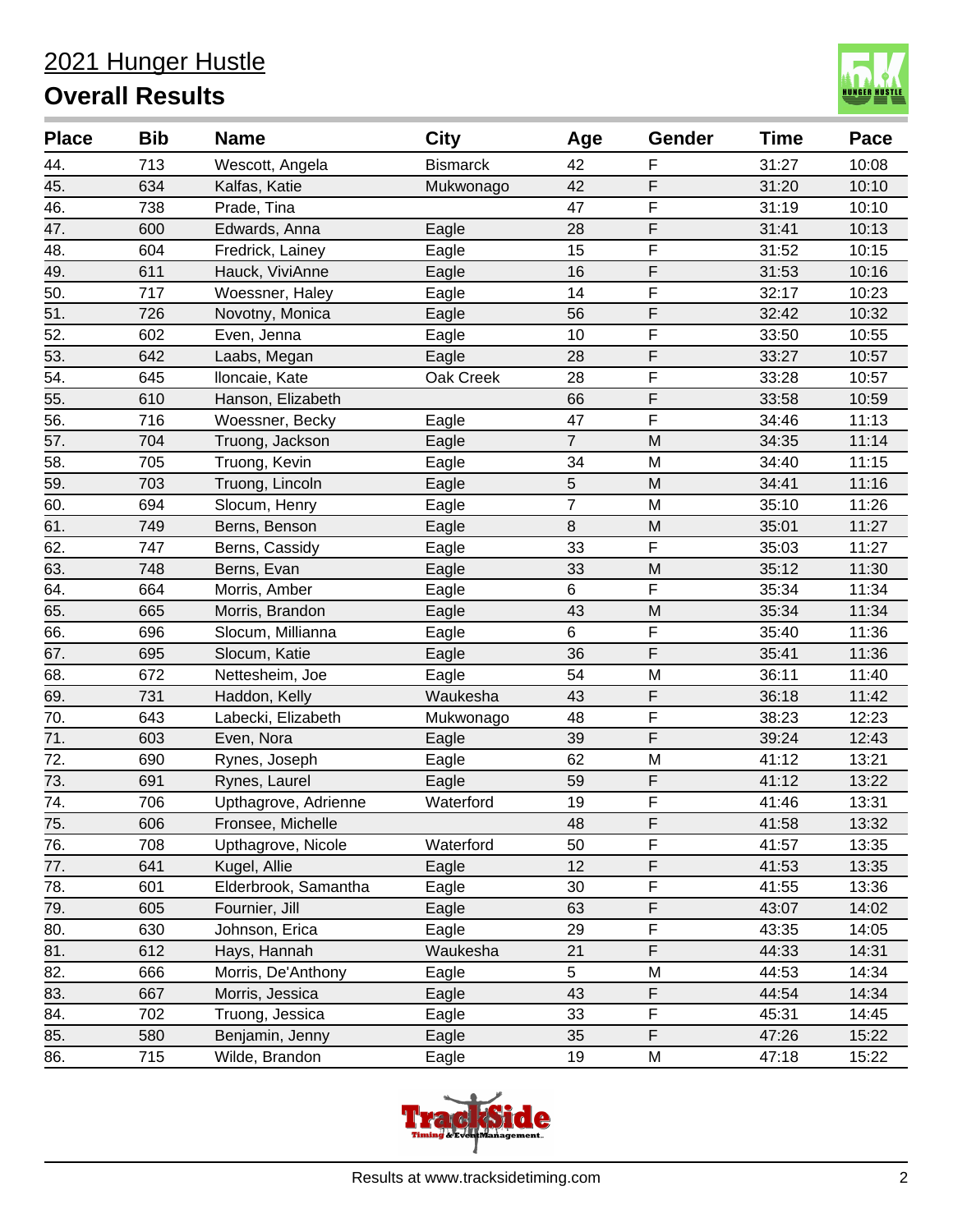

| <b>Place</b> | <b>Bib</b> | <b>Name</b>          | <b>City</b>   | Age            | Gender | <b>Time</b> | Pace  |
|--------------|------------|----------------------|---------------|----------------|--------|-------------|-------|
| 87.          | 714        | Wiese, Jamie         | East Troy     | 39             | F      | 47:31       | 15:24 |
| 88.          | 711        | Walters, Buster      | Mukwonago     | 89             | M      | 47:26       | 15:24 |
| 89.          | 625        | Jahn, Emily          | Eagle         | 29             | F      | 48:02       | 15:31 |
| 90.          | 626        | Jahn, Sylvia         | Eagle         | 63             | F      | 48:04       | 15:31 |
| 91.          | 629        | Johnson, Dustin      | Eagle         | 29             | M      | 48:15       | 15:36 |
| 92.          | 590        | Brown, Sarah         |               | 54             | F      | 48:16       | 15:36 |
| 93.          | 639        | Koeppen, Kora        |               | 31             | F      | 48:48       | 15:46 |
| 94.          | 592        | Burant, John         | Eagle         | 60             | M      | 48:48       | 15:46 |
| 95.          | 593        | Burant, Judy         | Eagle         | 58             | F      | 48:50       | 15:46 |
| 96.          | 595        | Burant, Mike         | Eagle         | 29             | M      | 48:48       | 15:46 |
| 97.          | 675        | Nettesheim, Molly    | Eagle         | 16             | F      | 49:25       | 15:59 |
| 98.          | 674        | Nettesheim, Michelle | Eagle         | 47             | F      | 49:26       | 15:59 |
| 99.          | 597        | Dahms, Stacey        | Sullivan      | 0              | F      | 50:19       | 16:22 |
| 100.         | 652        | Marano, Rachel       | Waukesha      | 27             | F      | 51:18       | 16:39 |
| 101.         | 679        | Paull, Jennifer      | Waukesha      | 28             | F      | 51:18       | 16:39 |
| 102.         | 743        | Dawson, Justin       |               | 29             | M      | 52:24       | 16:51 |
| 103.         | 654        | Martin, Scott        | Eagle         | 48             | M      | 52:47       | 17:06 |
| 104.         | 653        | Martin, Shanna       | Eagle         | 48             | F      | 52:46       | 17:06 |
| 105.         | 658        | Mecca, Ellen         | Eagle         | 59             | F      | 53:34       | 17:19 |
| 106.         | 659        | Mecca, Mathew        | Eagle         | 60             | M      | 53:35       | 17:19 |
| 107.         | 646        | Luyten, Annette      | Mukwonago     | 42             | F      | 54:14       | 17:27 |
| 108.         | 709        | Wagner, Nate         | Mukwonago     | 44             | M      | 54:16       | 17:27 |
| 109.         | 689        | Rouse, Kayla         | Dousman       | 24             | F      | 53:58       | 17:30 |
| 110.         | 596        | Carpenter, Lynette   | Dousman       | 50             | F      | 53:57       | 17:30 |
| 111.         | 650        | Lyons, Zander        | Dousman       | $\overline{2}$ | M      | 56:03       | 18:11 |
| 112.         | 647        | Lyons, Amalia        | Dousman       | 37             | F      | 56:03       | 18:11 |
| 113.         | 649        | Lyons, Weston        | Dousman       | 3              | M      | 56:06       | 18:12 |
| 114.         | 746        | Holtz, Ayden         |               | $\,6$          | M      | 57:10       | 18:34 |
| 115.         | 745        | Holtz, Jordan        |               | 31             | M      | 57:06       | 18:35 |
| 116.         | 744        | Holtz, Marisa        |               | 32             | F      | 57:06       | 18:35 |
| 117.         | 684        | Reilly, Margaret     | Eagle         | 30             | F      | 57:42       | 18:42 |
| 118.         | 729        | White, Erika         | Eagle         | $30\,$         | F      | 57:42       | 18:43 |
| 119.         | 633        | Jrolf, Sherry        | Eagle         | 56             | F      | 57:55       | 18:43 |
| 120.         | 644        | Laubenheimer, Cindy  | Germantown    | 55             | F      | 57:57       | 18:44 |
| 121.         | 581        | Block, Sylvia        | Palmyra       | 65             | F      | 58:49       | 19:06 |
| 122.         | 621        | Hein, Linda          | Eagle         | 62             | F      | 1:00:12     | 19:27 |
| 123.         | 692        | Sadler, Ann          | Eagle         | 55             | F      | 1:00:17     | 19:29 |
| 124.         | 720        | Zindars, Laura       | Johnson Creek | 34             | F      | 1:00:18     | 19:29 |
| 125.         | 670        | Nain, Carol          | Eagle         | 57             | F      | 1:01:14     | 19:50 |
| 126.         | 671        | Nain, David          | Eagle         | 68             | M      | 1:01:17     | 19:51 |
| 127.         | 741        | McDonough, Zach      | Mukwonago     | 10             | M      | 1:02:03     | 20:12 |
| 128.         | 458        | Alcala, Maya         | Mukwonago     | 14             | F      | 1:02:27     | 20:20 |
| 129.         | 656        | McDonnough, Shannon  |               | 14             | F      | 1:02:25     | 20:20 |